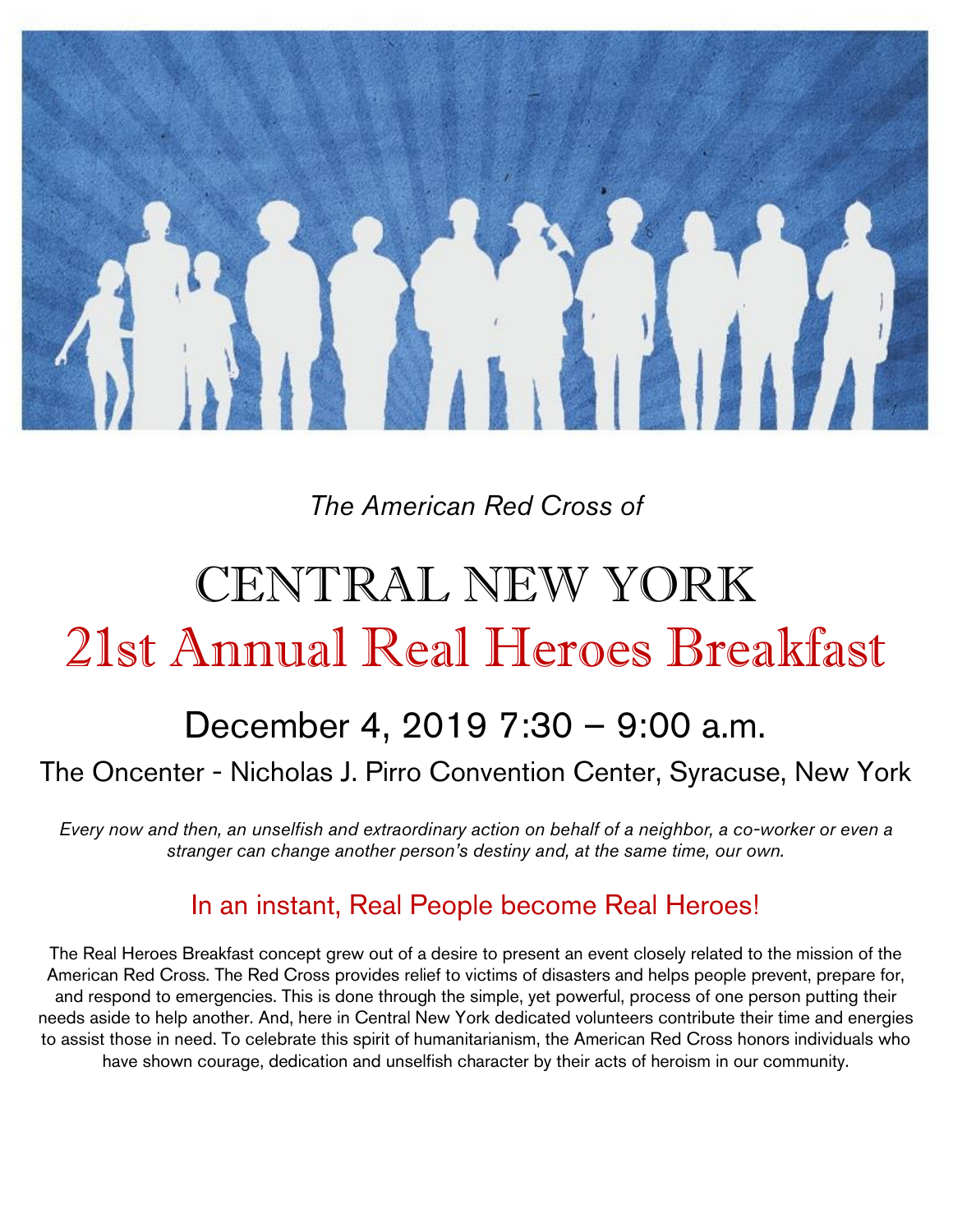## REAL HEROES BREAKFAST SPONSORSHIP OPPORTUNITIES

#### PREMIER EVENT SPONSOR: \$20,000

- Award Presenter, 3 tables of 10 guests with company name/logo on table sign
- Seat at dais
- Logo spot on invitation and in program
- Logo on digital sign at event
- Opportunity for company logo on Real Hero Breakfast attendees' gift
- Media recognition at event and in event PR
- Webpage/social media/e-marketing, logo that links to your company/organization
- "Be Red Cross Ready/Home Fire Preparedness" training for your employees

#### AWARD SPONSOR: \$8,000

- Award Presenter, 2 tables of 10 guests with company name on signage at table
- Seat on dais
- Media recognition at event
- Logo recognition on invitation
- Logo recognition in event program
- Logo on digital signage at event
- Logo recognition on webpage/social media/e-marketing

#### BANNER SPONSOR: \$5,000

- 1 table of 10 guests with company signage at table
- Logo recognition in event program
- Logo recognition on social media and e-Marketing

#### BENEFACTOR SPONSOR: \$2,500

- 1 table of 10 guests with company signage at table
- Logo recognition in event program
- Social media recognition as an American Red Cross "Real Heroes Breakfast Sponsor"
- Citizen Preparedness Corp Training / Lunch and Learn

#### TABLE SPONSOR: \$1,000

- 1 table of 10 guests
- Company name on signage at table
- Text listing in program